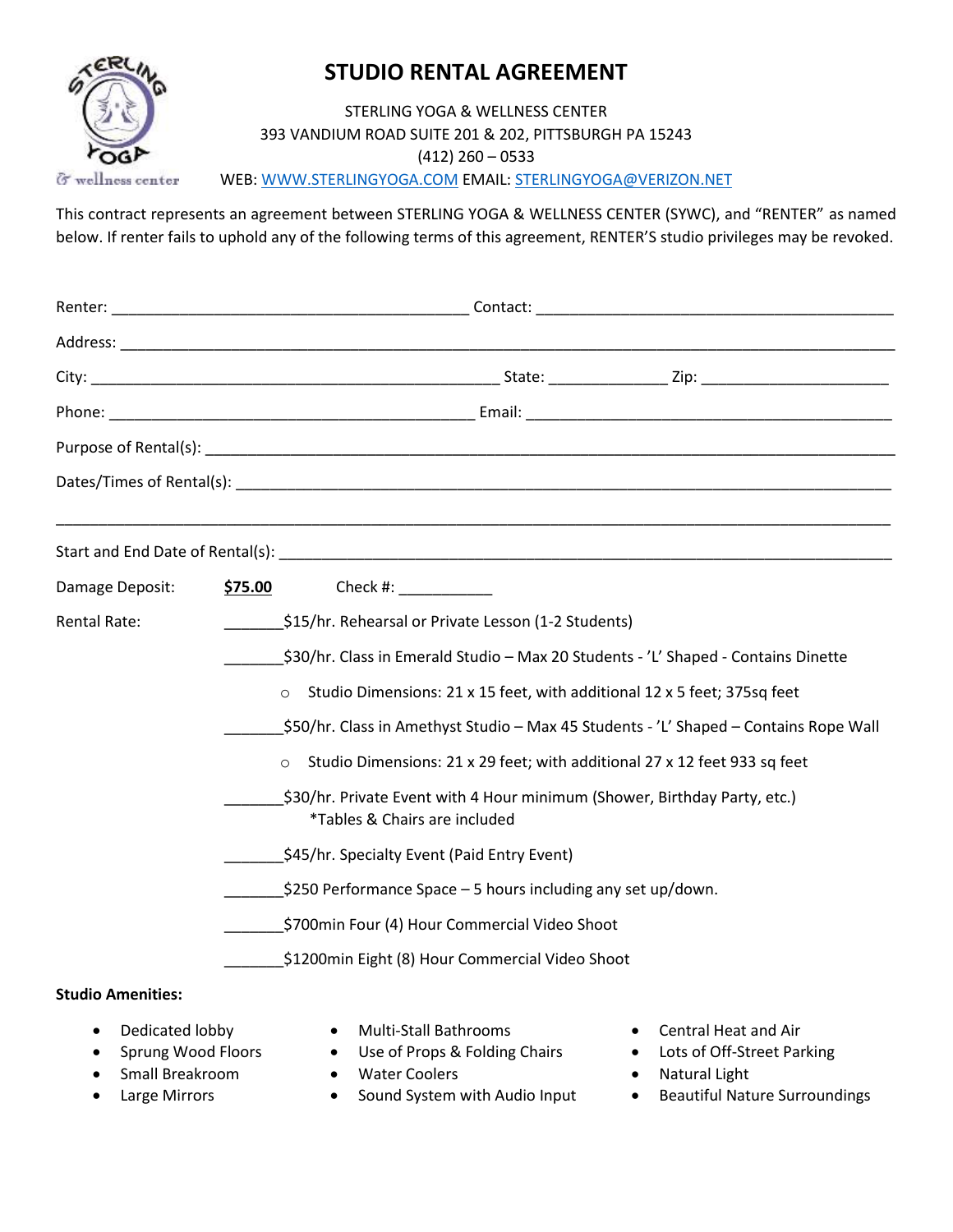## **RENTALS:**

The SYWC studio spaces can be rented for rehearsals, classes, workshops, private events, commercial video shoots, and other events/activities as agreed upon. The studio will be rented in blocks of time as follows: one-hour minimum, ½ hour increments, with exceptions for use as an event, performance space, or for commercial video shoots. Paid rental time periods must include time for setup/cleanup time. Space may be booked via email, phone, or in person. Space in not guaranteed until a deposit is made and the RENTAL AGREEMENT has been completed and signed by the RENTER and SYWC. Your rental time frame must include set-up and tear-down of all decoration, food prep, table and chair set up, etc., plus clean-up. Total hours used are calculated from scheduled access time until actual end of clean-up when the building is locked. Additional time is pro-rated per ½ hour over scheduled time.

Please be courteous. Studio rentals may be back to back with another rental or our classes. Therefore, rental times must be respected.

## **Payment:**

RENTERS will pay before the time of each rental period. Renters MUST pay for all studio space before the time it is used. Payments can be made with Cash, Check, or Credit Card. All checks should be written out to STERLING YOGA & WELLNESS CENTER. A late fee of \$15 per month will be charged for any accounts that are past due.

A refundable Damage Deposit of \$75.00 is due at the signing of this contract. The Damage Deposit will be returned if there is no damage to the studio, structures, and equipment, and all the conditions listed under the "Housekeeping" section of this contract are met.

#### **For REHERSAL/PRIVATE LESSON rental:**

Rate: \$15/hour (be sure to include rental time for set-up/clean-up, early arrival. Be respectful of your scheduled time; and there is a pro-rated charge for going over.)

Bookings: May be booked in advance at any time. Payment is due prior to the rehearsal.

Cancellation: Space may be cancelled or exchanged via email or phone with TWO DAYS notice. THERE ARE NO

REFUNDS.

#### **For CLASS rental:**

Rate: \$30-50/hour (be sure to include rental time for set-up/clean-up, early arrival. Be respectful of your scheduled time; and there is a pro-rated charge for going over.)

Booking: Regularly scheduled weekly classes must be confirmed for a full month in advance. Payment is due

prior to the first session of the month, or before the 5<sup>th</sup> of the month, whichever comes first.

Cancellation: Space may be cancelled via email or phone with ONE WEEK'S notice. THERE ARE NO REFUNDS.

Teachers are encouraged to find substitute teacher and keep the class operating consistently.

#### **For EVENT rental:**

Rate: \$30/Hour Private Event, or \$45/hour Specialty Event(be sure to include rental time for set-up/clean-up, early arrival. Be respectful of your scheduled time; and there is a pro-rated charge for going over.)

Bookings: May be booked in advance at least 1.5 month in advance. Payment is due 2 weeks prior to the session.

Cancellation: Space may be cancelled via email or phone with TWO WEEKS notice for a FULL REFUND. If

cancelled with LESS THAN TWO WEEKS notice, you will be charged a \$15/hr. CANCELLATION FEE.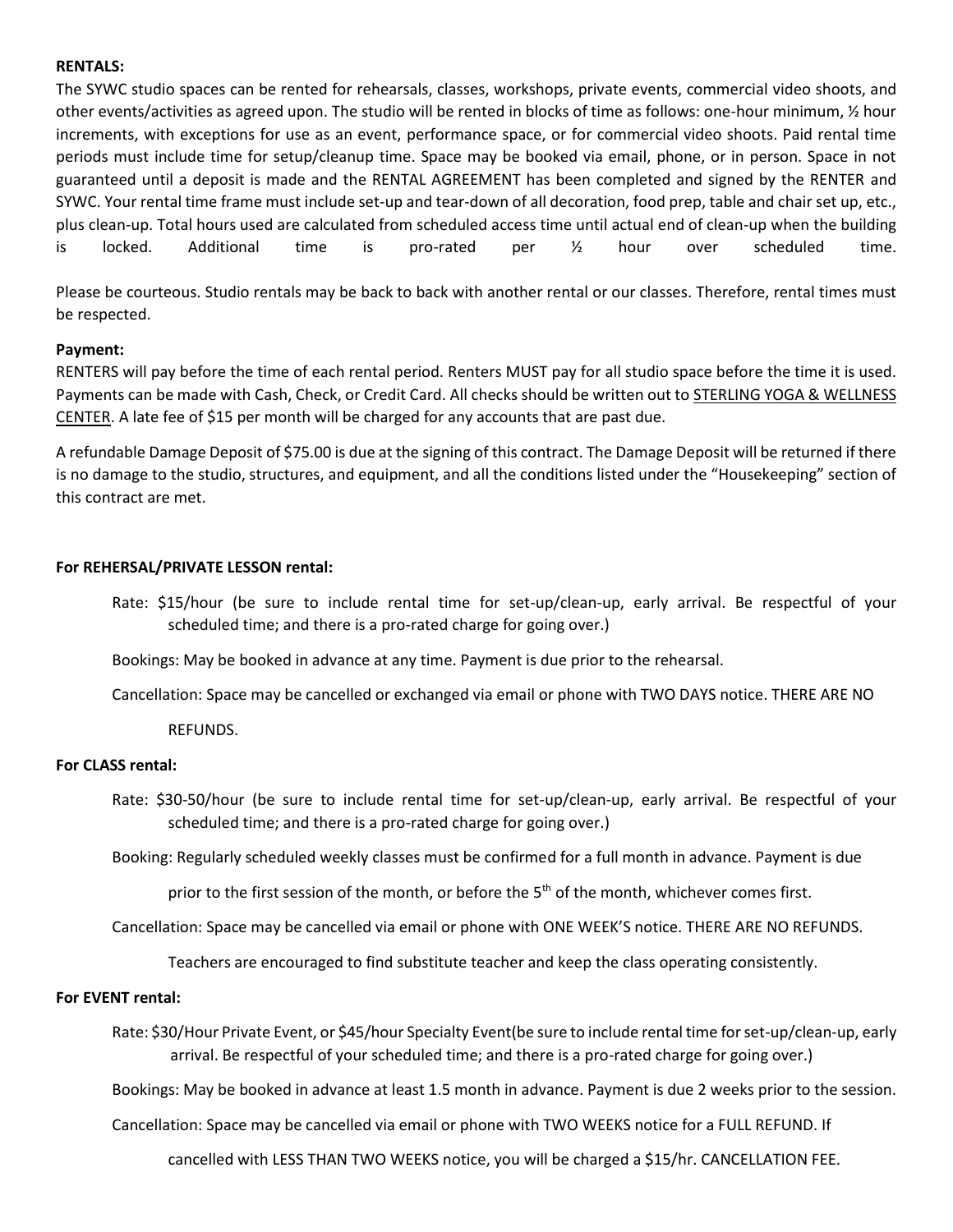- Rate: \$250 for 5 hours. This time includes set-up and clean-up, and there is an additional charge of \$25 per ½ hour that goes over the scheduled time.
- Bookings: Must be booked at least 2 months in advance. In addition to the Damage Deposit, 25% is due at signing of the RENTAL AGREEMENT, and remainder is due ONE MONTH before session.
- Cancellation: Space may be cancelled via email or phone with TWO WEEK'S notice for a FULL REFUND. If

cancelled with LESS THAN TWO WEEK'S notice, you will be charged a \$75 CANCELLATION FEE.

## **For COMMERCIAL VIDEO SHOOT rental:**

Rate: \$700-\$1200 minimum. Please discuss your rate with SYWC.

Bookings: Must be booked at least 4 months in advance. In addition to the Damage Deposit, 25% is due at

Signing of the RENTAL AGREEMENT, and remainder is due 6 weeks before session.

Cancellation: Space may be cancelled via email or phone with ONE MONTH notice for A PARTIAL REFUND; you will be charged a \$125 CANCELLATION FEE. If cancelled with LESS THAN ONE MONTH'S notice, you will be charged 30% of your rental rate.

## **MARKETING and PARTICIPANT Recruitment:**

Renters are responsible for providing their own participants and for marketing their own events, classes, and activities.

## **Shoes:**

For classes and workshops: street shoes, spiked heels, stiletto heels, and cleats are NOT ALLOWTED on the studio floor. Soft-soled, non-marking, absolutely clean dance or athletic shoes are allowed on the studio floor. Bare feet and socks are also allowed on the studio floor.

#### **Hours and Occupancy:**

The studio will be available for rentals, on a space-available basis.

Renter will not hold, and will not permit, classes or events involving persons in a given space with the premises, or in the premises as a whole, in excess of the number of persons that are permitted by applicable fire and/or building codes in such space or in the premises as a whole, as applicable. In addition, if the class or event will not end by 10:00 P.M., or potentially will disturb other commercial tenants or residential residents, Renter will obtain SYWC preapproval.

#### **Smoking/Flames:**

No smoking anywhere inside the building. No open flames of any sort.

#### **Storage:**

Renters may NEVER leave any equipment, costumes, props or personal belongings anywhere in the studio, hallway or bathroom.

#### **Keys and Key Deposit Agreement:**

Renters who were given a key are required to drop the key in the studio's mail slot after closing up at the end of your